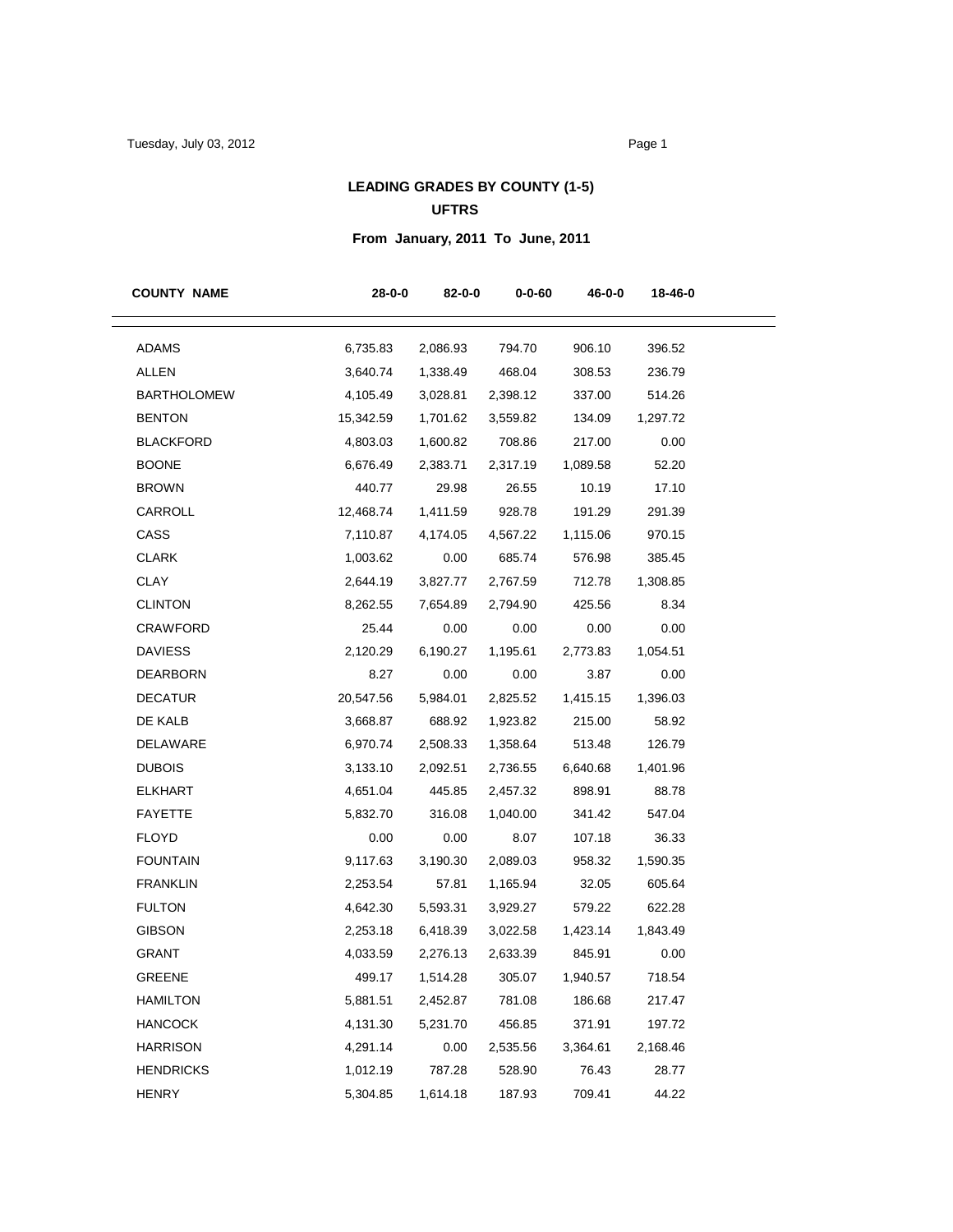# **LEADING GRADES BY COUNTY (1-5)**

### **UFTRS**

## **From January, 2011 To June, 2011**

| <b>COUNTY NAME</b> | $28 - 0 - 0$ | 82-0-0    | $0 - 0 - 60$ | 46-0-0   | 18-46-0  |
|--------------------|--------------|-----------|--------------|----------|----------|
| <b>HOWARD</b>      | 2,007.71     | 969.84    | 1,602.62     | 548.76   | 302.60   |
| <b>HUNTINGTON</b>  | 4,552.86     | 872.03    | 2,244.46     | 201.44   | 0.00     |
| <b>JACKSON</b>     | 11,232.01    | 1,975.41  | 7,705.17     | 4,069.31 | 4,102.12 |
| <b>JASPER</b>      | 10,817.47    | 4,772.28  | 5,123.00     | 502.14   | 2,110.81 |
| JAY                | 4,950.55     | 2,001.36  | 295.54       | 410.80   | 78.38    |
| <b>JEFFERSON</b>   | 565.45       | 0.00      | 199.39       | 233.17   | 27.91    |
| <b>JENNINGS</b>    | 328.10       | 634.27    | 217.17       | 88.87    | 129.67   |
| <b>JOHNSON</b>     | 5,290.29     | 4,923.38  | 2,399.59     | 342.77   | 1,115.82 |
| <b>KNOX</b>        | 6,171.63     | 10,748.86 | 2,059.40     | 535.19   | 1,160.32 |
| <b>KOSCIUSKO</b>   | 14,573.73    | 2,427.09  | 3,171.39     | 606.20   | 252.81   |
| LAGRANGE           | 5,131.27     | 110.77    | 3,993.62     | 873.18   | 78.64    |
| LAKE               | 4,080.81     | 1,284.59  | 2,656.52     | 659.08   | 637.36   |
| LA PORTE           | 4,606.98     | 5,673.30  | 5,212.58     | 1,733.14 | 1,658.19 |
| LAWRENCE           | 501.11       | 0.00      | 25.18        | 974.51   | 1,354.26 |
| <b>MADISON</b>     | 6,328.77     | 6,260.43  | 2,311.81     | 730.35   | 176.34   |
| <b>MARION</b>      | 20.24        | 4.98      | 1.00         | 57.29    | 3.34     |
| <b>MARSHALL</b>    | 4,833.70     | 5,099.73  | 2,963.61     | 1,352.99 | 670.02   |
| <b>MARTIN</b>      | 930.61       | 1,027.94  | 49.62        | 1,421.75 | 594.24   |
| <b>MIAMI</b>       | 4,671.03     | 1,239.04  | 2,885.52     | 904.04   | 546.86   |
| <b>MONROE</b>      | 55.83        | 5.21      | 28.50        | 33.33    | 10.60    |
| <b>MONTGOMERY</b>  | 10,563.99    | 5,664.77  | 2,116.23     | 993.18   | 951.49   |
| <b>MORGAN</b>      | 717.40       | 1,937.36  | 1,172.35     | 236.45   | 18.68    |
| <b>NEWTON</b>      | 11,444.71    | 4,533.33  | 2,742.31     | 111.07   | 494.62   |
| <b>NOBLE</b>       | 4,990.31     | 257.02    | 1,087.74     | 237.26   | 440.08   |
| OHIO               | 180.24       | 0.00      | 0.00         | 2.00     | 0.00     |
| ORANGE             | 439.27       | 0.00      | 380.12       | 433.41   | 333.46   |
| <b>OWEN</b>        | 32.97        | 485.76    | 320.95       | 327.41   | 263.67   |
| <b>PARKE</b>       | 2,619.59     | 2,246.86  | 1,759.22     | 549.54   | 877.82   |
| <b>PERRY</b>       | 0.00         | 0.00      | 544.94       | 376.66   | 139.32   |
| <b>PIKE</b>        | 1,025.01     | 354.18    | 521.86       | 700.83   | 458.55   |
| <b>PORTER</b>      | 26,663.58    | 16,171.03 | 12,842.28    | 4,769.04 | 3,951.97 |
| POSEY              | 6,613.62     | 5,517.98  | 4,074.77     | 3,307.52 | 2,150.20 |
| <b>PULASKI</b>     | 7,973.91     | 7,819.84  | 6,756.41     | 812.88   | 312.35   |